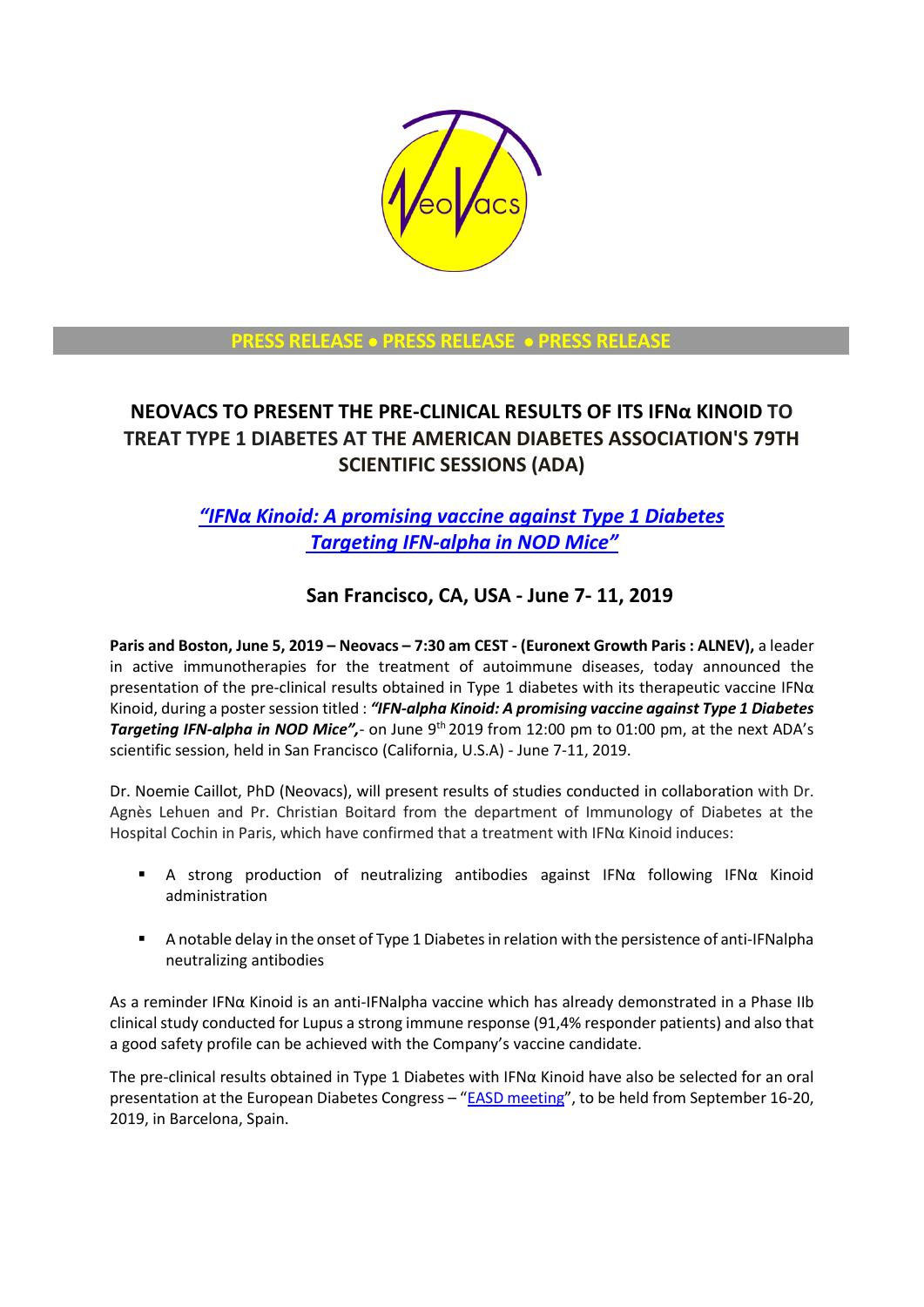#### **About the American Diabetes Association**

With the help of our corporate sponsors, we have made great strides in improving the lives of the millions of people affected by diabetes. Our sponsors enable us to raise awareness, support research to bring us closer to a cure, and advocate for legislative change, as well as provide critical information and services that help Americans with diabetes live healthier, longer lives.<https://bit.ly/1MCInBB>

## **About Type 1 Diabetes**

Type 1 Diabetes is an autoimmune disease which is foreseen to affect 25 million people in the world by the year 2020 with growing incidence worldwide (+3%pa). This disease may cause severe and even life-threatening complications and has no curative treatment. Patients have to monitor their glycaemia throughout the day and are treated with multiple insulin injections over their lifetime.

In type 1 diabetes, the patient transforms carbohydrates from food uptake into blood glucose (also called blood sugar), which is converted into energy. But in the same time, patient's pancreas does not produce insulin, a hormone necessary to get glucose from the bloodstream into the cells.Type I diabetes canoccur at every age, in fact, there are more adults affected by type 1 diabetes than children, although it was previously known as juvenile diabetes.

*Source WHO*: [www.who.int/diabetes/global-report/fr](http://www.who.int/diabetes/global-report/fr)

## **About Neovacs Technology**

Neovacs targets pathologies associated with an overproduction of endogenous cytokines. This technology is based on active immunotherapy to generate an immune response through the administration of an immunogenic complex involving the target cytokine to a carrier protein. The intramuscular injection of this Kinoid induces an immune response and stimulates the production of polyclonal antibodies against the target cytokines. It is thus possible to block cytokine overproduction and its pharmacological effects. Several autoimmune and inflammatory diseases (Type 1 diabetes, systemic lupus erythematosus, psoriasis, etc.) are characterized by a disorder of cytokines that are found produced in excess (ex: IFNα). This overproduction will promote inflammation and dysregulation of the immune system.

## **About Neovacs**

Listed on Euronext Growth since 2010, Neovacs is today a leading biotechnology company focused on an active immunotherapy technology platform (Kinoids) with applications in autoimmune and/or inflammatory diseases. On the basis of the company's proprietary technology for inducing a polyclonal immune response (covered by four patent families that potentially run until 2032) Neovacs is focusing its clinical development efforts on IFNα-Kinoid, an immunotherapy being developed for the indication of lupus, dermatomyositis and also in preclinical trial for Type 1 diabetes. Neovacs is also conducting preclinical development works on other therapeutic vaccines in the fields of autoimmune diseases, oncology and allergies. The goal of the Kinoid approach is to enable patients to have access to safe treatments with efficacy that is sustained in these life-long diseases. [www.neovacs.fr](http://www.neovacs.fr/)

## **Contacts**

**NEOVACS – Corporate Communication & Investor Relations Charlène Masson** +33 1 53 10 93 00 [cmasson@neovacs.com](mailto:ntrepo@neovacs.com) **NEWCAP- Media** 

**Annie-Florence Loyer**  +33 1 44 71 00 12 / + 33 6 88 20 35 59 [afloyer@newcap.fr](mailto:afloyer@newcap.fr) **Léa Jacquin**  +33 1 44 71 20 41 / +33 6 58 14 84 66 [ljacquin@newcap.fr](mailto:ljacquin@newcap.fr)

**ORPHEON FINANCE – Financial Communication and Investor Relations James Palmer**